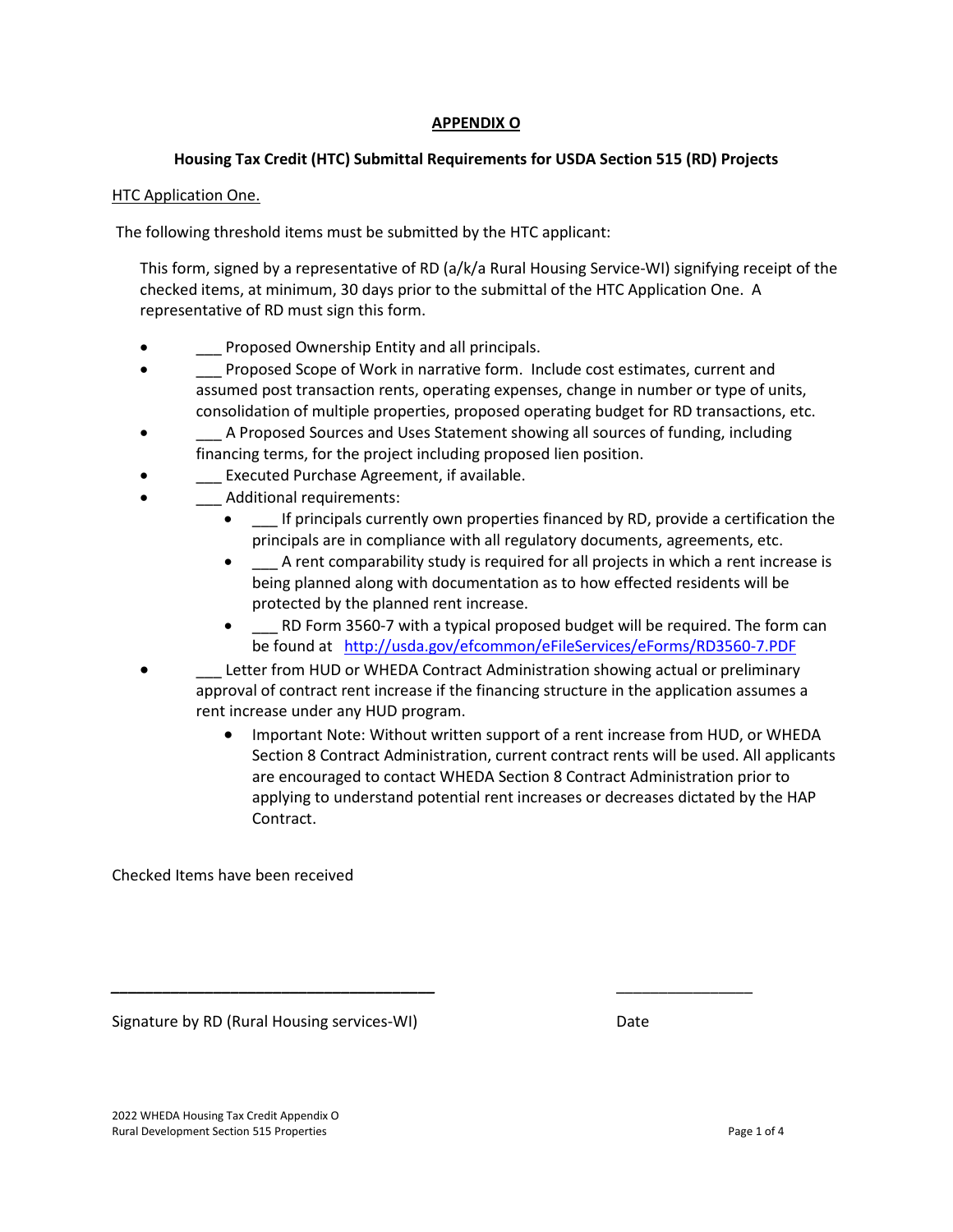- 2. Applicant to provide a letter from RD indicating preliminary approval of the following:
	- The applicant is an eligible entity per RD regulation 3560.55.
	- The loan is for eligible purposes.
	- RD has determined a need for the property.
	- RD may assist with additional rental assistance units if available at the time of the transaction or discussion with developer on providing Private Based Assistance.
	- RD will indicate potential rent structure not to exceed the comparable market rents for the community as determined by a rent comparable study. With projects having less than 100% project based rent subsidy, rents will be the lesser of CRCU or HTC limits.
	- Identify loan(s) that will be assumed.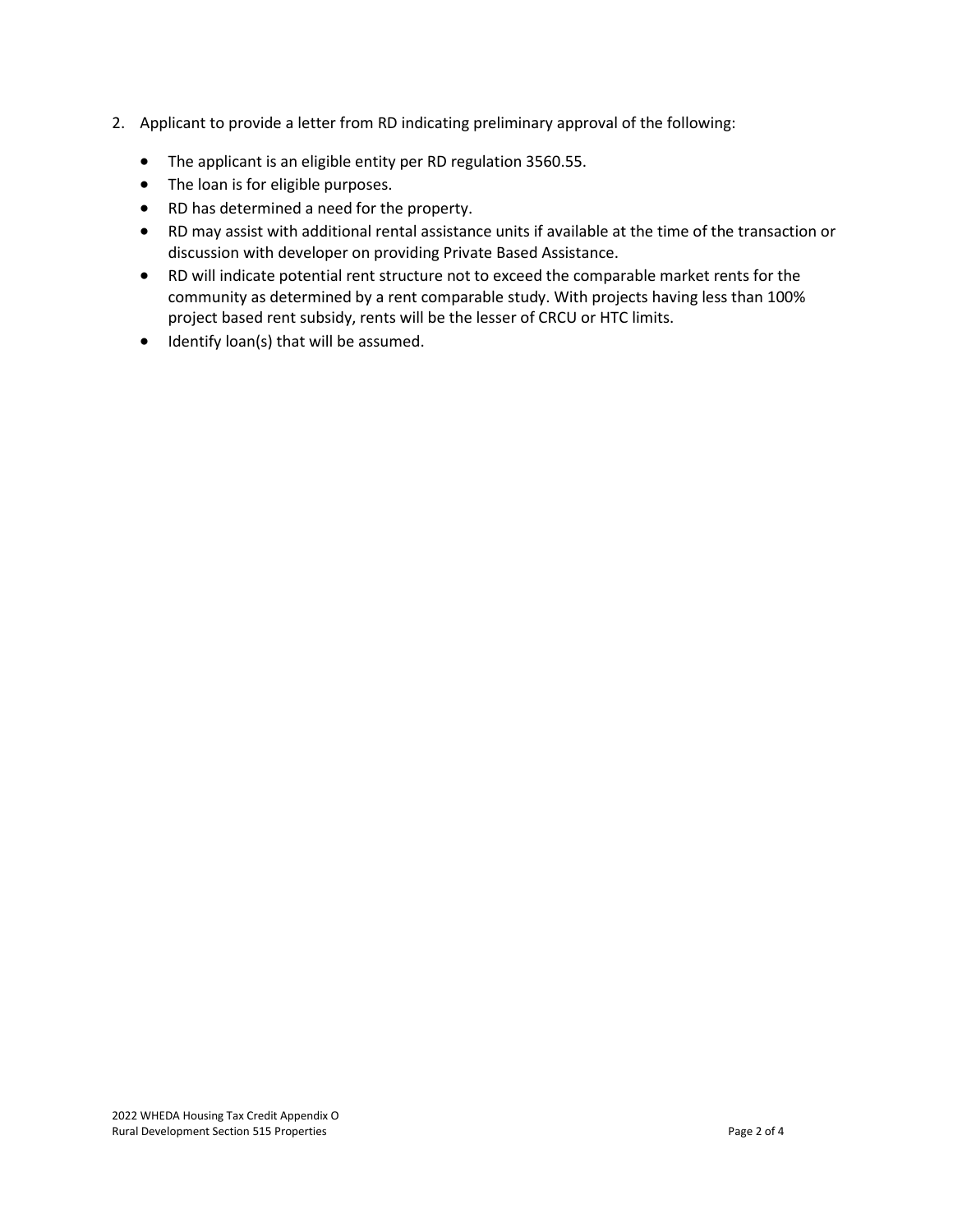## **APPENDIX O**

## HTC Application Two.

The following threshold items must be submitted by the HTC applicant:

This form, signed by a representative of RD (aka Rural Housing Service-WI) signifying receipt of the checked items, at minimum, 30 days prior to the submittal of the HTC Application Two. A representative of RD (aka Rural Housing Service) must sign this form.

Evidence that the following items have been submitted to RD as a complete transfer application according to HB-3-3560, Chapter 7, "Transfer of Project Ownership", "Transfer Request Checklist", if applicable**:**

- \_\_\_ Proposed Transaction (Executive Summary; MFH Transfer & Assumption Attachments 7-B-2 & 7-b-3; Purchase Agreement; etc).
- \_\_\_ Proposed Repairs (Capital Needs Assessment, Cost Estimates Form RD 1924-13; etc.)
- Documentation of Market Rents & Value (Appraisal; Rent Comparability Study, etc.)
- \_\_\_ The sales price must fit within RD requirements. RD does not restrict the sales price on transactions that do not include any new hard debt so long as all RD transfer requirements are met. In all other situations, the sales price will be the lower of the appraised value, based on an appraisal accepted by RD, or the amount of the third party debt service that fits within the maximum allowable rents for the property.
- \_\_\_ Financial Aspects of the Transaction (Application for Federal Assistance SF 424; Proposed Budget Form RD 3560-7; Sources and Uses of Funds)
- Third Party Funding (Application for Funding; Commitment Letters, etc.)

*\_\_\_\_\_\_\_\_\_\_\_\_\_\_\_\_\_\_\_\_\_\_\_\_\_\_\_\_\_\_\_\_\_\_\_\_\_\_* \_\_\_\_\_\_\_\_\_\_\_\_\_\_\_\_

- \_\_\_ Proposed Purchaser (Previous Participation; Purchasers Financial Statement, Credit Report Fees, etc.)
- \_\_\_ Proposed Management (Management Plan, Management Certification, Affirmative Fair Housing Marketing Plan, etc.)
- \_\_\_ Proposed Organizational Documents for Purchaser
- Other Assurance Agreement Form RD 400-4; Equal Opportunity Agreement Form 400-1; Certification regarding Drug Free Workplace Form RD 1910-11;Request for Rental Assistance Form RD 3560-25.etc.
- Acknowledgment that an RD's architect must be involved with the development of the scope of work, any pay request, contract change orders and inspections.

Checked Items have been received

Signature by RD (Rural Housing Services-WI) Date

2022 WHEDA Housing Tax Credit Appendix O Rural Development Section 515 Properties **Page 3 of 4** and 2011 12 and 2012 12 and 2012 12 and 2012 12 and 2012 12 and 2012 12 and 2012 12 and 2012 12 and 2012 12 and 2012 12 and 2012 12 and 2012 12 and 2012 12 and 2012 12